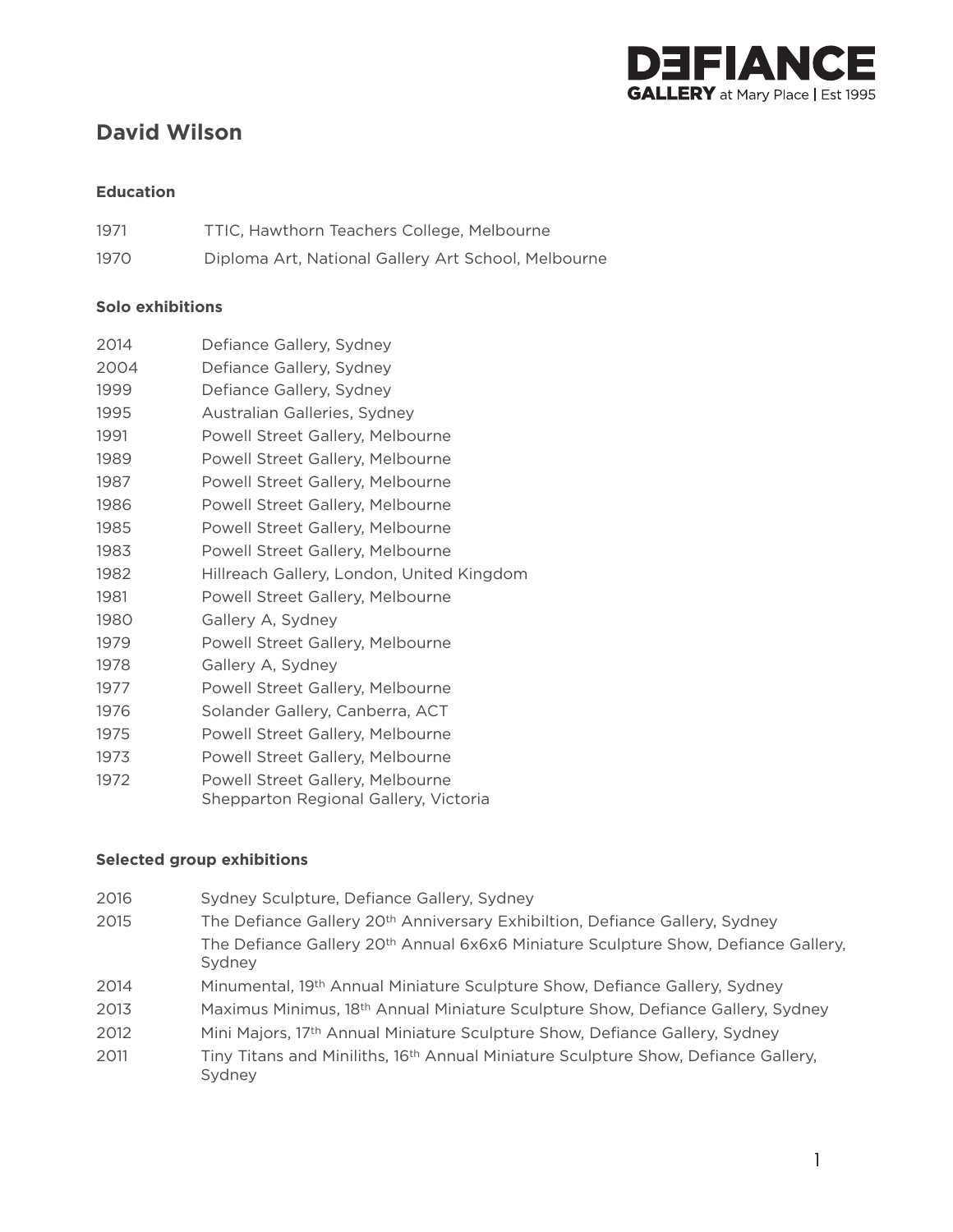| 2010 | 'Defiant Little Devils' 15th Annual Miniature Sculpture Show, Defiance Gallery, Sydney                                                                                                                                                                                                                                                                |
|------|-------------------------------------------------------------------------------------------------------------------------------------------------------------------------------------------------------------------------------------------------------------------------------------------------------------------------------------------------------|
|      | 'Sculpture 2010' Defiance Gallery, Sydney                                                                                                                                                                                                                                                                                                             |
| 2009 | Sculpture by the Sea, Cottesloe Beach, Western Australia                                                                                                                                                                                                                                                                                              |
|      | Sculpture Inside, Sculpture by the Sea, Cottesloe, Western Australia                                                                                                                                                                                                                                                                                  |
|      | 'You Little Beauty!' 14th Annual Miniature Sculpture Show, Defiance Gallery, Sydney                                                                                                                                                                                                                                                                   |
| 2008 | 'Sculpture 2008' Defiance Gallery, Sydney<br>'It's the Small Things That Count!' 13th Annual Miniature Sculpture Show, Defiance<br>Gallery, Sydney                                                                                                                                                                                                    |
| 2007 | 'One Small Step For Mankind' 12 <sup>th</sup> Annual Miniature Sculpture Show, Defiance Gallery,                                                                                                                                                                                                                                                      |
| 2006 | How Much Art Thou Shrunk' 11 <sup>th</sup> Annual Miniature Sculpture Show, Defiance Gallery<br>Sydney                                                                                                                                                                                                                                                |
| 2005 | 'Sculpture 2004 with Defiance', Defiance Gallery, Sydney<br>The 10 <sup>th</sup> Annual 6x6x6" Miniature Sculpture Exhibition, Defiance Gallery, Sydney                                                                                                                                                                                               |
| 2004 | 'Sculpture 2004' Sydney Sculpture Festival throughout 23 galleries<br>'Sculpture 2004' Defiance Gallery, Sydney<br>'Sculpture goes to the Theatre' Seymour Theatre, Sydney<br>Campbelltown City Bicentennial Art Gallery<br>'March of the Miniatures' Defiance Gallery, Sydney                                                                        |
| 2003 | 'Where the Small Walk Tall' The Annual 6" Miniature Sculpture Show', Defiance<br>Gallery, Sydney<br>'Great Works for the Great Outdoors' Defiance Gallery, Sydney<br>The McClelland Gallery Sculpture Survey, McClelland Gallery, Melbourne<br>'Sculpture 2003' -Sydney Sculpture Festival, shown throughout 22 galleries<br>Defiance Gallery, Sydney |
| 2002 | 'The Lady Nock Sculpture Collection', presented by Defiance Gallery<br>'Sculpture 2002' -Sydney Sculpture Festival shown throughout 12 galleries.                                                                                                                                                                                                     |
| 2001 | 'Small Wonders' The Annual 6" Miniature Sculpture Show', Defiance Gallery, Sydney<br>Barbara Hilder & David Wilson - New Works, Defiance, Sydney<br>'Sculpture 2001', Access Contemporary Art Gallery, Sydney,<br>Defiance Gallery, Sydney,<br>Campbelltown City Bicentennial Art Gallery                                                             |
| 2000 | 'The Importance of Being Small', The Annual 6x6x6 Inch Miniature Sculpture Show,<br>Defiance Gallery & king street gallery, Sydney<br>'Various Views', Defiance Gallery, Sydney<br>'Tribal Echo', Oceanic Arts Australia, Paddington, Sydney<br>'Tribal Echo', Campbelltown City Bicentennial Gallery, Campbelltown                                   |
| 1999 | 'Big Thoughts, Small Works - The Annual 6x6x6 Inch Miniature Sculpture Show,<br>Defiance Gallery, Sydney<br>'Still Life', Defiance Gallery, Sydney<br>'Five Easy Pieces', Defiance Gallery & King Street Gallery, Sydney                                                                                                                              |
| 1998 | 'The Defiant Six - Miniature Show', Defiance Gallery, Sydney<br>'Defiance Group Show,' Defiance Gallery, Sydney<br>'Figure in the Landscape', Defiance Gallery & King Street Gallery, Sydney                                                                                                                                                          |
| 1997 | 'The Biggest Little Sculpture Show In Town', Defiance Gallery, Sydney                                                                                                                                                                                                                                                                                 |
| 1996 | 'A Sculpture Walk In The Royal Botanic Gardens', Melbourne<br>'Sculpture Now', Castlemaine Festival                                                                                                                                                                                                                                                   |
| 1995 | Ashcombe Maze Sculpture Exhibition, Shoreham, Victoria<br>'Contrast and Continuum', McClelland Gallery, Langwarrin, Victoria                                                                                                                                                                                                                          |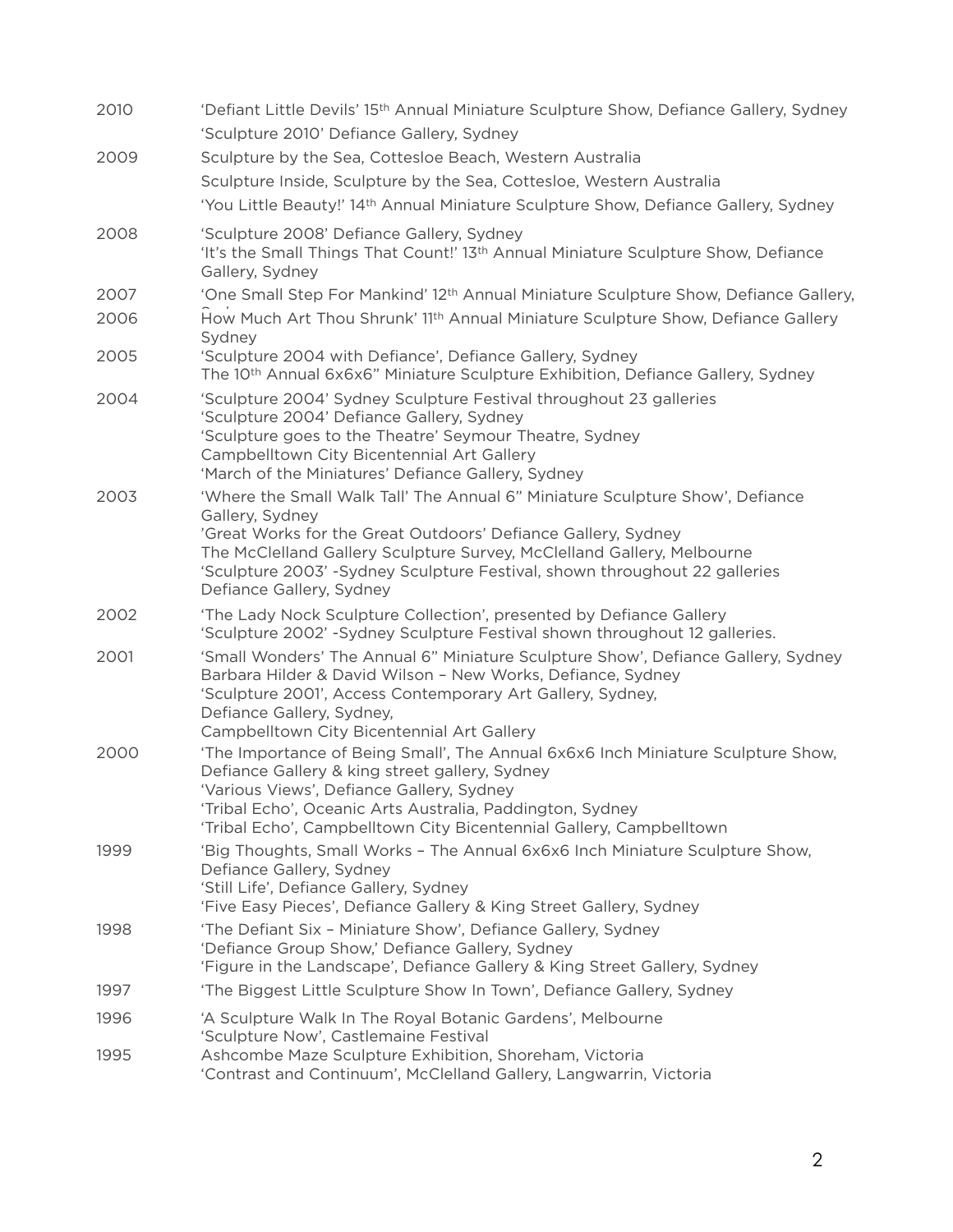| 1994 | 'Ashcombe Maze Sculpture Exhibition', Shoreham, Victoria<br>Stanthorpe Arts Festival, Queensland<br>Fourth Australian Contemporary Art Fair, Melbourne         |
|------|----------------------------------------------------------------------------------------------------------------------------------------------------------------|
| 1993 | 'Just Sculpture', Ballarat Fine Art Gallery, Victoria                                                                                                          |
| 1992 | Osaka Sculpture Triennial, Osaka, Japan                                                                                                                        |
| 1990 | Fourth Australian Sculpture Triennial                                                                                                                          |
| 1988 | 'The New Romantics', National Touring Exhibition                                                                                                               |
| 1987 | 'Painters and Sculptors', Queensland Art Gallery<br>'Contemporary Australian Art' Museum of Modern Art, Saitama, Japan<br>Third Australian Sculpture Triennial |
| 1985 | Mildura Sculpture Triennial                                                                                                                                    |
| 1984 | Second Australian Sculpture Triennial<br>'Recent Acquisitions', Monash University Gallery, Victoria                                                            |
| 1983 | 'Abstract Art in Australia', RMIT Gallery, Melbourne                                                                                                           |
| 1982 | Mildura Sculpture Triennial<br>Philip Morris Art Grant Exhibition, Canberra, ACT                                                                               |
| 1981 | First Australian Sculpture Triennial                                                                                                                           |
| 1980 | 'Fifteen Victorian Sculptors', Touring Exhibition                                                                                                              |
| 1978 | Mildura Sculpture Triennial<br>Commonwealth Sculpture Symposium Exhibition, Edmonton, Canada                                                                   |
| 1977 | Philip Morris Art Grant Exhibition, Melbourne City Square<br>'Recent Sculpture', Victorian College of the Arts                                                 |
| 1976 | <b>Sydney Biennale</b><br>Adelaide Arts Festival                                                                                                               |
| 1975 | Mildura Sculpture Triennial<br>'Artist's Artists', National Gallery of Victoria<br>'Arts Australia', Canberra, ACT                                             |
| 1974 | 'Ewing Gallery Outdoor Sculpture Exhibition', University of Melbourne<br>Philip Morris Art Grant Exhibition, Ballarat, Victoria                                |
| 1973 | <b>Sydney Biennale</b><br>Mildura Sculpture Triennial                                                                                                          |

# **Prizes**

| 1992 | Special Award (Acquisitive), Osaka Sculpture Triennial, Japan                               |
|------|---------------------------------------------------------------------------------------------|
| 1980 | Special Purpose Grant from the Visual Arts Board of the Australia Council                   |
| 1978 | Represented Australia at the Commonwealth Sculpture Symposium,<br>Edmonton, Alberta, Canada |
| 1976 | Travel Grant from the Visual Arts Board of the<br>Australia Council                         |
| 1974 | Standard Grant from the Visual Arts Board of the<br>Australia Council                       |
| 1970 | Bernard Hall Award, National Gallery Art School                                             |
|      |                                                                                             |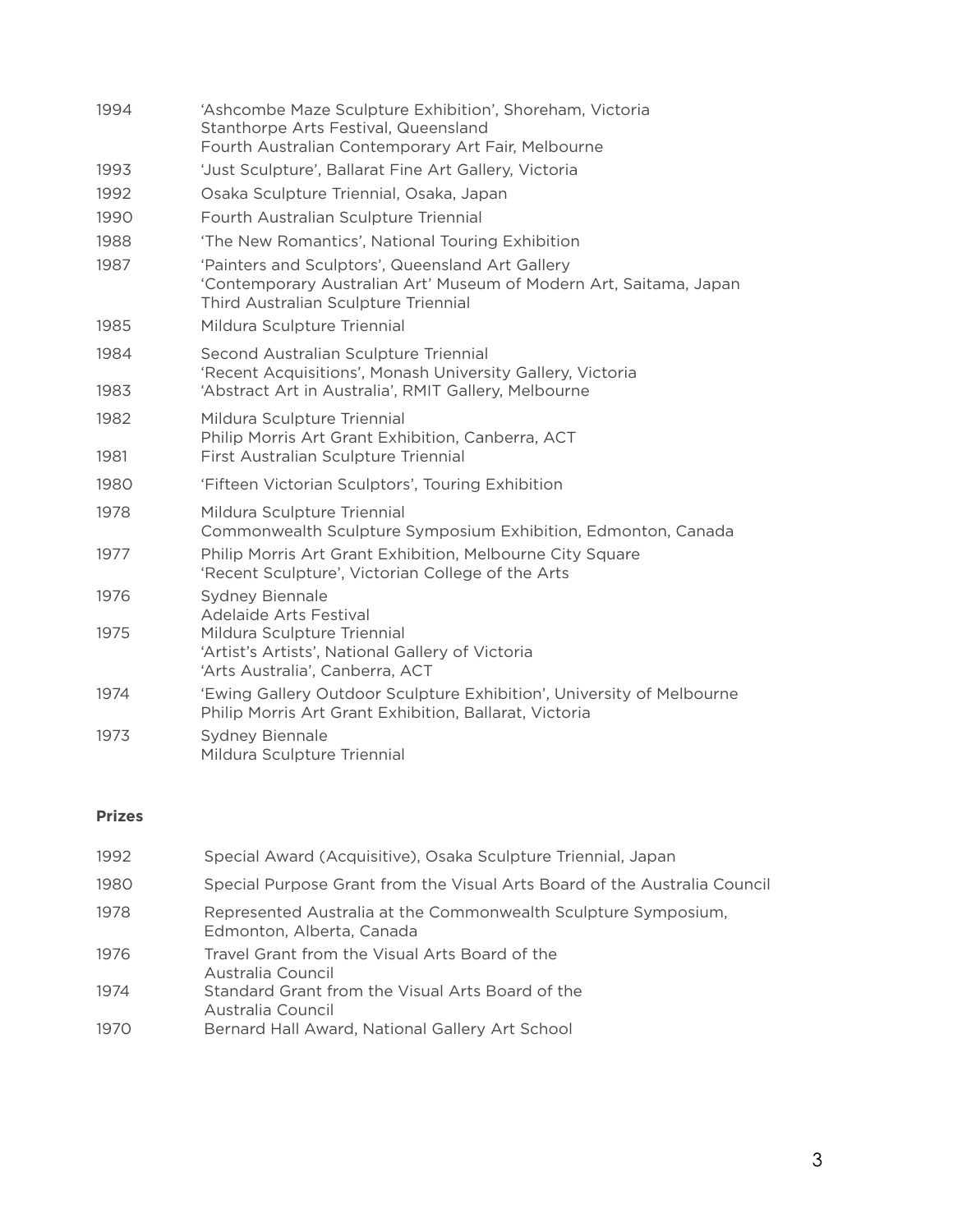# **Collections**

- National Gallery of Australia
- National Gallery of Victoria
- Art Gallery of New South Wales
- Art Gallery of Western Australia
- Art Gallery of South Australia
- Queensland Art Gallery
- Tasmanian Museum and Art Gallery
- Museum of Modern Art, Heide Park and Art Gallery, Melbourne
- McClelland Gallery, Langwarrin, Victoria
- Mildura Art Gallery, Victoria
- Queen Victoria Museum and Art Gallery, Launceston,Tasmania
- Gold Coast Art Gallery, Queensland
- Colac Sculpture Park, Victoria
- Contemporary Art Centre, Osaka, Japan
- New Parliament House Collection, Canberra
- City of Edmonton, Alberta, Canada
- University of Melbourne Collection
- Monash University Collection
- LaTrobe University Collection
- RMIT Collection, Melbourne
- Philip Morris Collection
- Commonwealth Bank Collection

Stanthorpe Art Gallery, Queensland As well as other corporate and private collections in Australia, Britain, USA, South Africa and Canada

#### **Selected Bibliography**

| 2001 | Harris, Peter.,'Old landscape, New garden', World Sculpture News, Vol.7, No.2, Spring,<br>pp.54-59                                                                                                                                                                                                                                                                   |
|------|----------------------------------------------------------------------------------------------------------------------------------------------------------------------------------------------------------------------------------------------------------------------------------------------------------------------------------------------------------------------|
| 2000 | Harris, Peter., 'A Wealth of Talent', Sydney Feature - World Sculpture News, Vol.6,<br>No.2, Spring, pp.23-27<br>Hynes, Victoria., 'Tribal Echo At Oceanic Arts & Campbelltown City Art Gallery',<br>Exhibition Reviews - Sydney, World Sculpture News, Vol.6, No.2, Spring, pp.79-81<br>Reed Burns, Jeena., 'A New Tribe', Domain - The Sydney Morning Herald, p.13 |
| 1994 | McCulloch, Alan., & McCulloch, Susan., <i>Encycpedia of Australian Art</i> , Allen & Unwin,<br>Sydney                                                                                                                                                                                                                                                                |